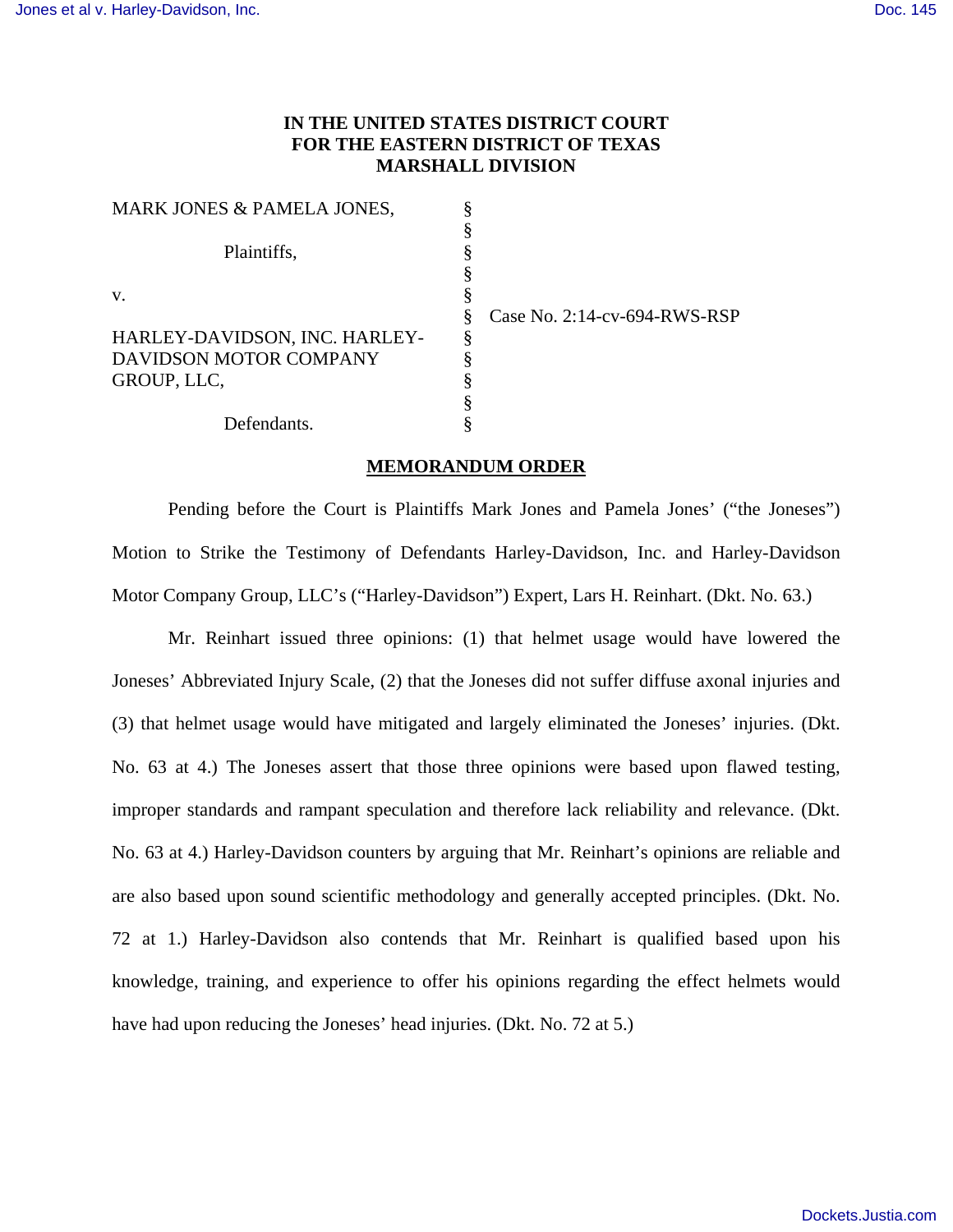In their Reply, the Joneses reiterate that the three opinions from Mr. Reinhart are unreliable and inadmissible. (Dkt. No. 87 at 1.) In their Sur-Reply, Harley-Davidson adds that the Joneses' challenges to Reinhart's testimony relate to the weight of the testimony rather than its admissibility and therefore, there is not a proper basis for striking any of Reinhart's opinions. (Dkt. No. 93 at 1.)

## **APPLICABLE LAW**

Rule 702 provides that an expert witness may offer opinion testimony if (a) the expert's scientific, technical, or other specialized knowledge will help the trier of fact to understand the evidence or to determine a fact in issue; (b) the testimony is based on sufficient facts or data; (c) the testimony is the product of reliable principles and methods; and (d) the expert has reliably applied the principles and methods to the facts of the case. Fed. R. Evid. 702.

"The inquiry envisioned by Rule 702 is . . . a flexible one," but in *Daubert*, the Supreme Court held the Rules also "assign to the trial judge the task of ensuring that an expert's testimony both rests on a reliable foundation and is relevant to the task at hand." *Daubert v. Merrell Dow Pharms. Inc.*, 509 U.S. 579, 594, 597 (1993). "The relevance prong [of *Daubert*] requires the proponent [of the expert testimony] to demonstrate that the expert's 'reasoning or methodology can be properly applied to the facts in issue.'" *Johnson v. Arkema, Inc.*, 685 F.3d 452, 459 (5th Cir. 2012) (quoting *Curtis v. M & S Petroleum, Inc.*, 174 F.3d 661, 668 (5th Cir. 1999)). "The reliability prong [of *Daubert*] mandates that expert opinion 'be grounded in the methods and procedures of science and . . . be more than unsupported speculation or subjective belief.'" *Johnson*, 685 F.3d at 459 (quoting *Curtis*, 174 F.3d at 668). In assessing the "reliability" of an expert's opinion, the trial court may consider a list of factors including: "whether a theory or technique . . . can be (and has been) tested," "whether the theory or technique has been subjected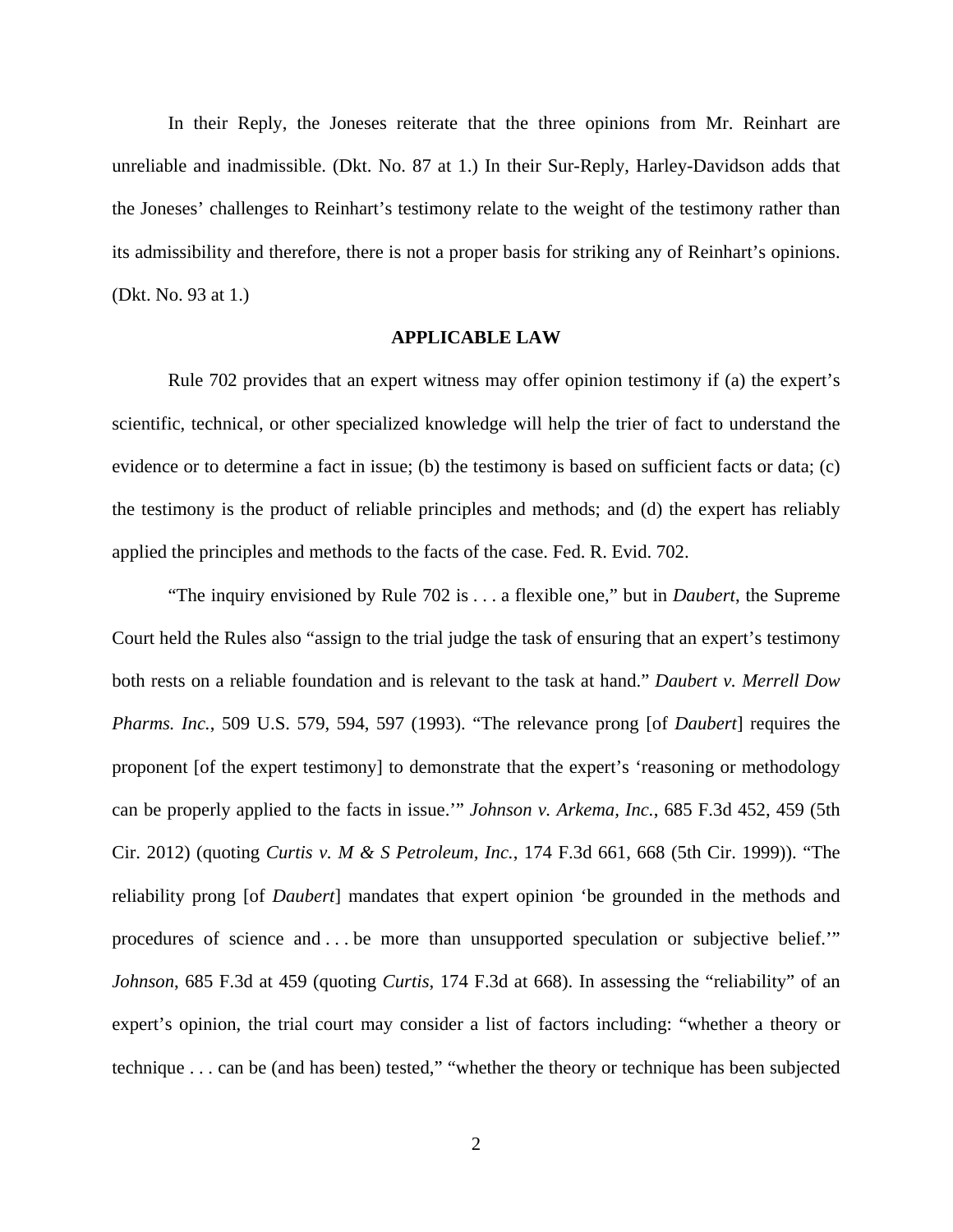to peer review and publication," "the known or potential rate of error," "the existence and maintenance of standards," and "general acceptance" of a theory in the "relevant scientific community." *Daubert*, 509 U.S. at 593–94; *see also Kumho Tire Co., Ltd. v. Carmichael*, 526 U.S. 137, 150 (1999) ("*Daubert* makes clear that the factors it mentions do *not* constitute a 'definitive checklist or test.'"); *U.S. v. Valencia*, 600 F.3d 389, 424 (5th Cir. 2010). "The proponent need not prove to the judge that the expert's testimony is correct, but she must prove by a preponderance of the evidence that the testimony is reliable." *Johnson*, 685 F.3d at 459 (quoting *Moore v. Ashland Chem., Inc.*, 151 F.3d 269, 276 (5th Cir. 1998) (en banc)).

## **ANALYSIS**

### **A. Mr. Reinhart's First Opinion on the Mitigating Effects of Helmet Usage**

The Joneses state that in his first opinion, Mr. Reinhart declares that without a helmet, Mr. and Mrs. Jones had an 85% and 70% chance, respectively, of sustaining an Abbreviated Injury Scale ("AIS") of 3 or greater in the accident but that, with a helmet, the chance of AIS of 3 or greater was closer to 20% for each. (Dkt. No. 63 at 5.) To reach this conclusion, Mr. Reinhart relied on the testing and opinions of another one of Harley-Davidson's experts, David R. Thom ("Mr. Thom"), who the Joneses contend used flawed methodologies to calibrate and calculate AIS scores and head injury criterion ("HIC") values. (Dkt. No. 63 at 5-6.)

In response, Harley-Davidson points out that methodologies inherent in generally accepted literature about HIC were used to assess the Joneses' expected "helmeted" AIS scores in Mr. Thom's tests, and because the AIS is a verified scoring system introduced in 1969 by the Association for the Advancement of Automotive Medicine (AAAM) and "is accepted on a global basis" as well as "generally relied upon for assessing injury severity," Reinhart's opinions are based upon sound methodology and are thus admissible. (Dkt. No. 72 at 6-7.)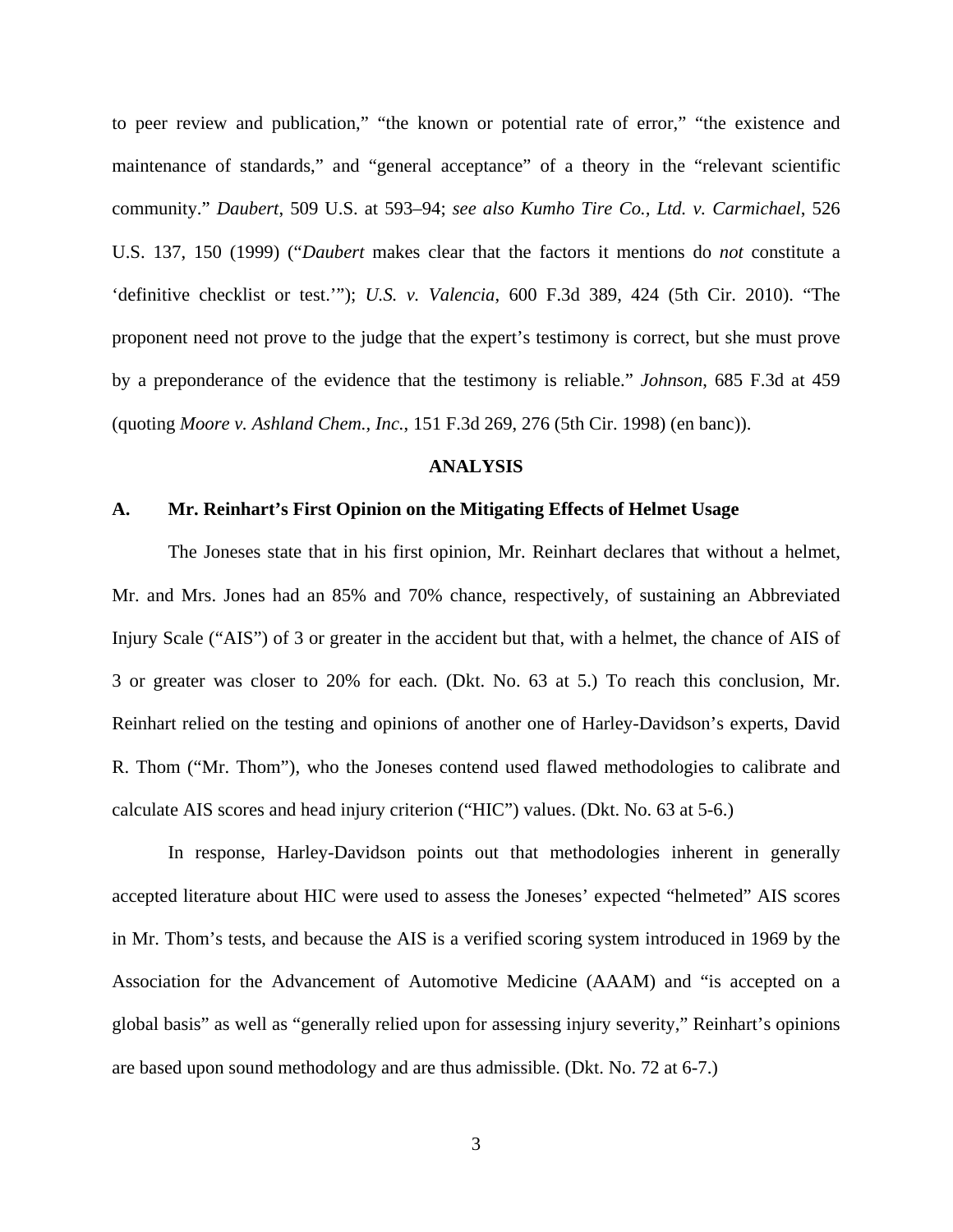The Court finds that Mr. Reinhart's first opinion on the mitigating effects of helmet usage is admissible, primarily because the Court has previously ruled that Mr. Thom's opinion is admissible as well. (*See* Dkt. No. 125). The Court further finds that the Joneses' challenges to the reliability and relevance of Mr. Thom's testimony (which they contend is the flawed foundation which Mr. Reinhart relies on) is directed at the weight of the evidence, not its admissibility. *See Knight v. Kirby Inland Marine Inc.,* 482 F.3d 347, 354 (5th Cir. 2007) (objections to the lack of a textual support, where an expert otherwise utilizes scientific methods to reach a conclusion, "go to the weight not the admissibility of the expert's testimony."). An expert may also rely upon the opinion of another expert, as long as the other expert opinion "upon which [the] expert bases an opinion or inference…[are] of a type reasonably relied upon by experts in the particular field in forming opinions or inferences upon the subject." Fed. R. Evid 703.

## **B. Mr. Reinhart's Second Opinion That The Joneses Did Not Suffer Axonal Injuries**

The Joneses next argue that the opinion espoused by Reinhart that neither Mr. nor Mrs. Jones suffered a diffuse axonal injury (DAI) is unreliable because first, Reinhart states that "DAI injuries score as an AIS 4 or 5" but both Joneses exhibited an AIS of 3 and second, Reinhart relies on the fact that neither Mr. nor Mrs. Jones exhibited a sufficient loss of consciousness. (Dkt. No. 63 at 7.) The Joneses also contend that Reinhart's conclusions are problematic because they are based on the "flawed testing" methodology of Mr. Thom. (Dkt. No. 63 at 7-8.) As a counter, Harley-Davidson asserts the Joneses fail to distinguish between the literature's definition of DAIs from a clinical injury standpoint, and the broadened definition of DAI used

 $\overline{a}$ 

<sup>&</sup>lt;sup>1</sup> "The Advisory Committee Notes [for Federal Rule of Evidence 703] recognize that experts may rely upon the opinions of other experts: 'Thus a physician in his own practice bases his diagnosis on information from numerous sources and of considerable variety, including ... reports and opinions from nurses, technicians and other doctors....' Advisory Committee's Notes on Fed. R. Evid. 703; *see also* 4 WEINSTEIN & BERGER, WEINSTEIN'S FEDERAL EVIDENCE § 703.04[3] ('The number of sources on which experts in various fields of expertise might reasonably rely to obtain information for the formation of opinions and inferences is virtually infinite. A few of those that the courts have considered with regularity are the following[:] ... opinions of other experts[.]')" *Eaves v. United States*, No. 4:07CV-118-M, 2009 WL 3754176, at \*9 (W.D. Ky. Nov. 5, 2009).